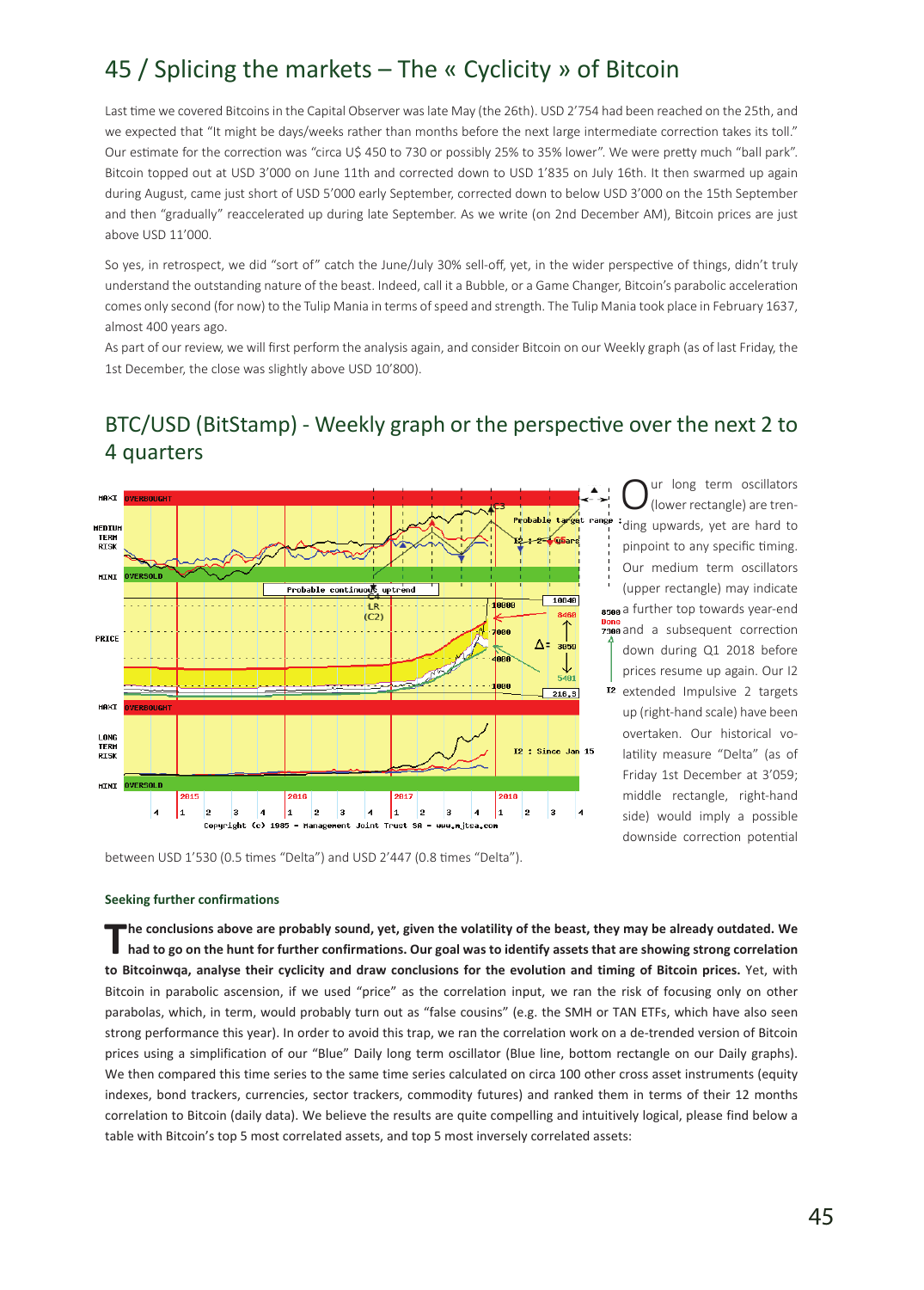## itcoin's Top 5 most, and most inversely, correlated assets (on a de- $\blacktriangleright$  trended basis)

| Rank                                                   | Most correlated assets                         | Correlation<br>coefficient |
|--------------------------------------------------------|------------------------------------------------|----------------------------|
| $\mathbf{1}$                                           | XLU - Utilities Select Sector SPDR Fund        | 62.1%                      |
| 2                                                      | FTSE 100 Index                                 | 60.1%                      |
| 3                                                      | XLP - Consumer Staples Select Sector SPDR Fund | 55.4%                      |
| 4                                                      | QQQ - PowerShares Nasdaq 100 Trust             | 55.3%                      |
| 5                                                      | TRAVEL & LEISURE - Dow Jones STOXX Europe      | 44.0%                      |
| Rank                                                   | Most inversely correlated assets               | Correlation<br>coefficient |
| $\mathbf{1}$                                           | <b>ENERGY - Dow Jones STOXX Europe</b>         | $-45.0%$                   |
| 2                                                      | GBP/USD (US Pound vs Dollar)                   | -43.9%                     |
| 3                                                      | BANKS - Dow Jones STOXX Europe                 | $-43.2%$                   |
| 4                                                      | Goldman Sachs Industrial Metals Index          | $-42.1%$                   |
| 5                                                      | USD/ZAR (US Dollar vs SA Rand)                 | $-38.7%$                   |
| Source: MJT statistics, based off 12 months Daily data |                                                |                            |

Trom the results in the first table above (most correlated), it appears that Bitcoin's de-trended profile (i.e. its cyclicity)<br>Currently seems to follow typical Growth/Defensives equity dynamics as opposed to Value and Com Indeed, while US Utilities and US Staples are typical Defensive equity sectors, the Nasdaq 100 is the current expression of Big Growth profile. The FTSE 100 is -66% inversely correlated to GBP/USD (de-trended), when the Pound is often considered the more cyclical of the 5 major currencies. As for the European Travel & Leisure sector, it is -50% (inversely) correlated to Brent Oil. (also a rather cyclical asset)

From the second table above, we can note that Bitcoin is most inversely correlated (on a de-trended basis) with typical<br>Value sectors such as European Energy or Banks, commodity influenced currency pairs (GBP/USD, USD/ZAR) trial Metals.

 $\Box$  inally, please note that the above does not imply that Bitcoin is a risk-off asset. Indeed, its de-trended correlation is very weak to Gold (-5%), to 30 year Treasury Bond Futures (-8%) or the Bund (0%). As mentioned above, it is much closer to Growth and Defensive equity profiles. **In a way, Bitcoin is another typical anti-reflationary trade, and it is interesting to note that US Utilities, the Nasdaq 100 and Bitcoin, all corrected down in June and September, the only two months this year when US Value stocks corrected up vs US Growth stocks (see our graph on page 33 of this document).** 

We will now move on to the graphs to corroborate and complete this statistical analysis.